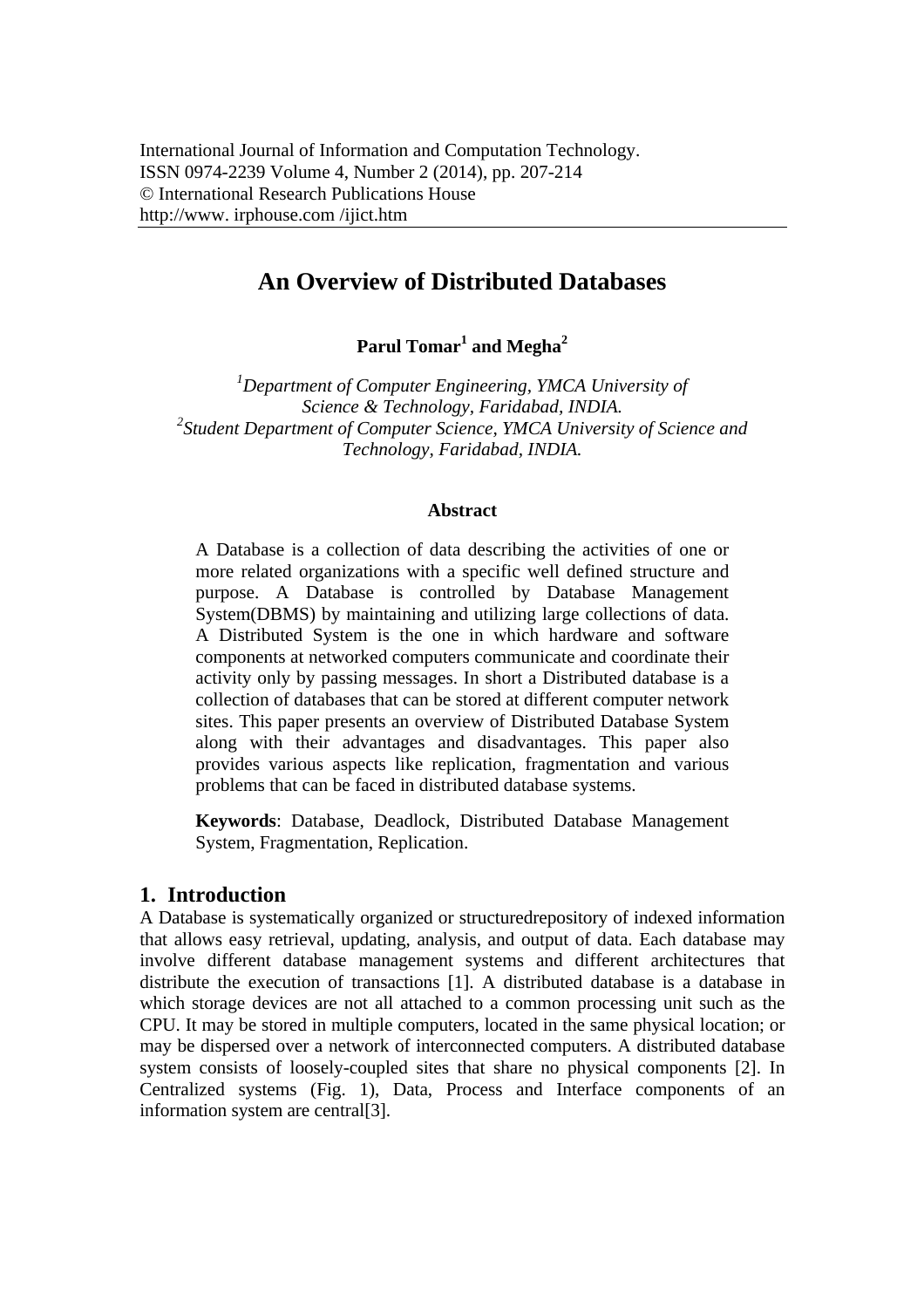

**Fig. 1**: Centralized Database System.

In order to work on the system end users uses terminals or terminal emulators. In Distributed System [3, 4, 5] (Fig. 2), Data, Process, and Interface components of an information system are distributed to multiple locations in a computer network. Accordingly, the processing workload is distributed across the network. Distributed Systems are required for Functional distribution, Inherent distribution in application domain, Economics, Better performance, and increased Reliability.



**Fig. 2:** Distributed Database System.

### **2. Requirement of Distributed Database Systems**

One of the major objectives of Distributed database system is providing the appearance of centralized system to end user. The eight transparencies are believed to incorporate the desired functions of a distributed database system [6]. Such an image is accomplished by using the following transparencies: Location Transparency, Performance Transparency, Copy Transparency, Transaction Transparency, Transaction Transparency, Fragment Transparency, Schema Change Transparency, and Local DBMS Transparency. Other objective of distributed database is free object naming. Free object naming is basically allowing different users to access the same object with different names, or different objects with the same internal name. This will provide complete freedom to name the objects while sharing data without naming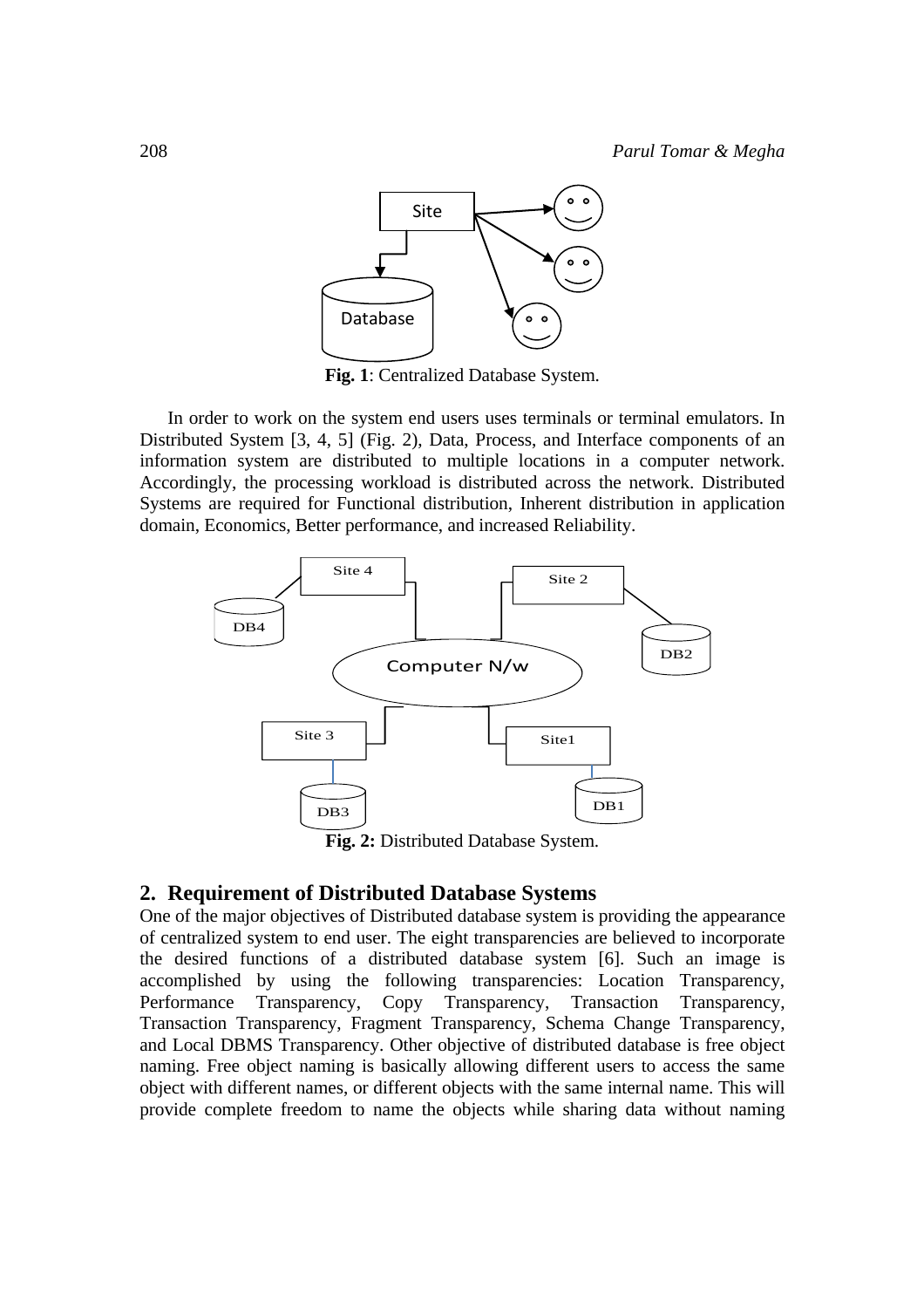conflicts. Another objective of distributed system is Concurrency control. Concurrency control is the activity of coordinating concurrent accesses to a database in a multi-user database management system (DBMS).

# **3. Types of Distributed Database Systems**

Distributed Database Systems are broadly classified into two types[7,8]:

- Homogeneous Distributed System In Homogenous distributed database system, the data is distributed but all servers run the same Database Management System(DBMS) software
- Heterogeneous Distributed System–In Heterogeneous distributed databases different sites run under the control of different DBMSs, These databases are connected somehow to enable access to data from multiple sites.

# **4. Advantages of Distributed Databases**

Following are the various advantages of distributed databases[9,10]:

- Robust–A problem in one part of the organization will not stop other branches working.
- Security- Staff access can be restricted to only their portion of databases.
- Network traffic is reduced, thus reducing the bandwidth cost.
- Local database still works even if the company network is temporarily broken.
- High Performance–Oueries and updates are largely local so that there is no network bottleneck.
- In distributed systems it is easier to keep errors local rather than the entire organization being affected.

# **5. Disadvantages of Distributed Databases**

Following are the various disadvantages of distributed databases [9, 10]:

- Complexity-A distributed database is more complicated to setup and maintain as compared to central database system.
- Security–There are many remote entry points to the system compared to central system leading to security threats.
- Data Integrity–In distributed system it is very difficult to make sure that data and indexes are not corrupted.
- In distributed database systems, data need to be carefully placed to make the system as efficient as possible.
- Distributed databases are not so efficient if there is heavy interaction between sites.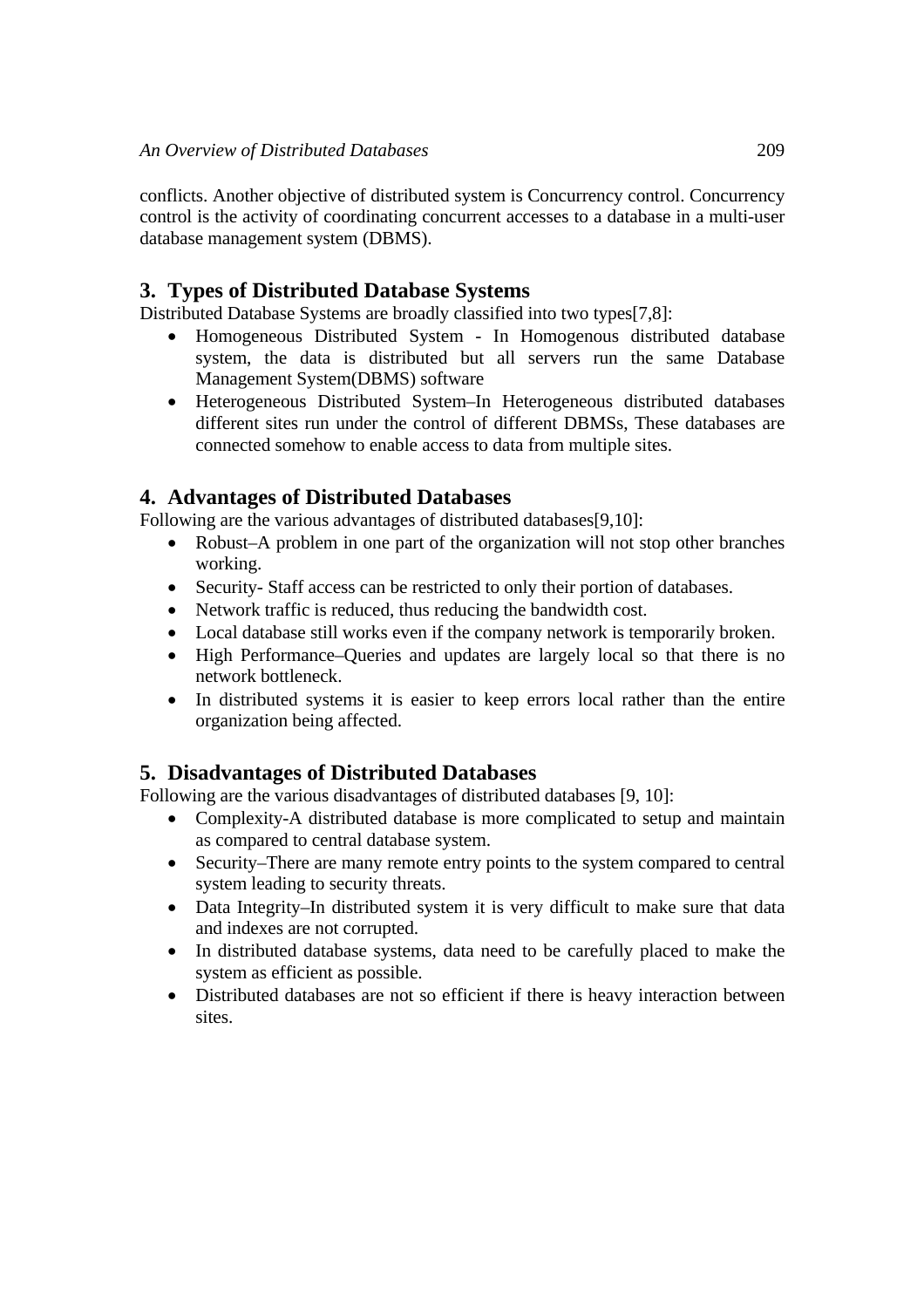## **6. Component of Distributed Database Systems**

- Distributed Database System consists of the various components (Fig. 3). Database manager is one of major component of Distributed Database systems. Database Manager is software responsible for handling a segment of the distributed database. User Request Interface is another important component of distributed database systems. It is usually a client program which acts as an interface to the Distributed Transaction Manager.
- Distributed Transaction Manager is a program that helps in translating the user requests and converting into format required by the database manager, which are typically distributed. A distributed database system is made of both the distributed transaction manager and the database manager.



**Fig. 3**: Component Diagram of Distributed Databases.

## **7. Types of Distributed Database Systems**

In order to access the data stored at remote location with less message passing cost, data should be distributed accordingly. Distribution of data is done through Fragmentation or Replication.

*Fragmentation [11]:* Fragmentation consists of breaking a relation into smaller relations or fragments and storing the fragments, possibly at different sites. Fragmentation of data in distributed database has four major advantages:

Efficiency: Data are stored close to where they are used and separate from other data used by other users or applications.

Local optimization: Data can be stored to optimize performance for local access.

Ease of querying: Combining data across horizontal partitions is easy because rows are simply merged by unions across the partitions.There are two types of fragmentation namely –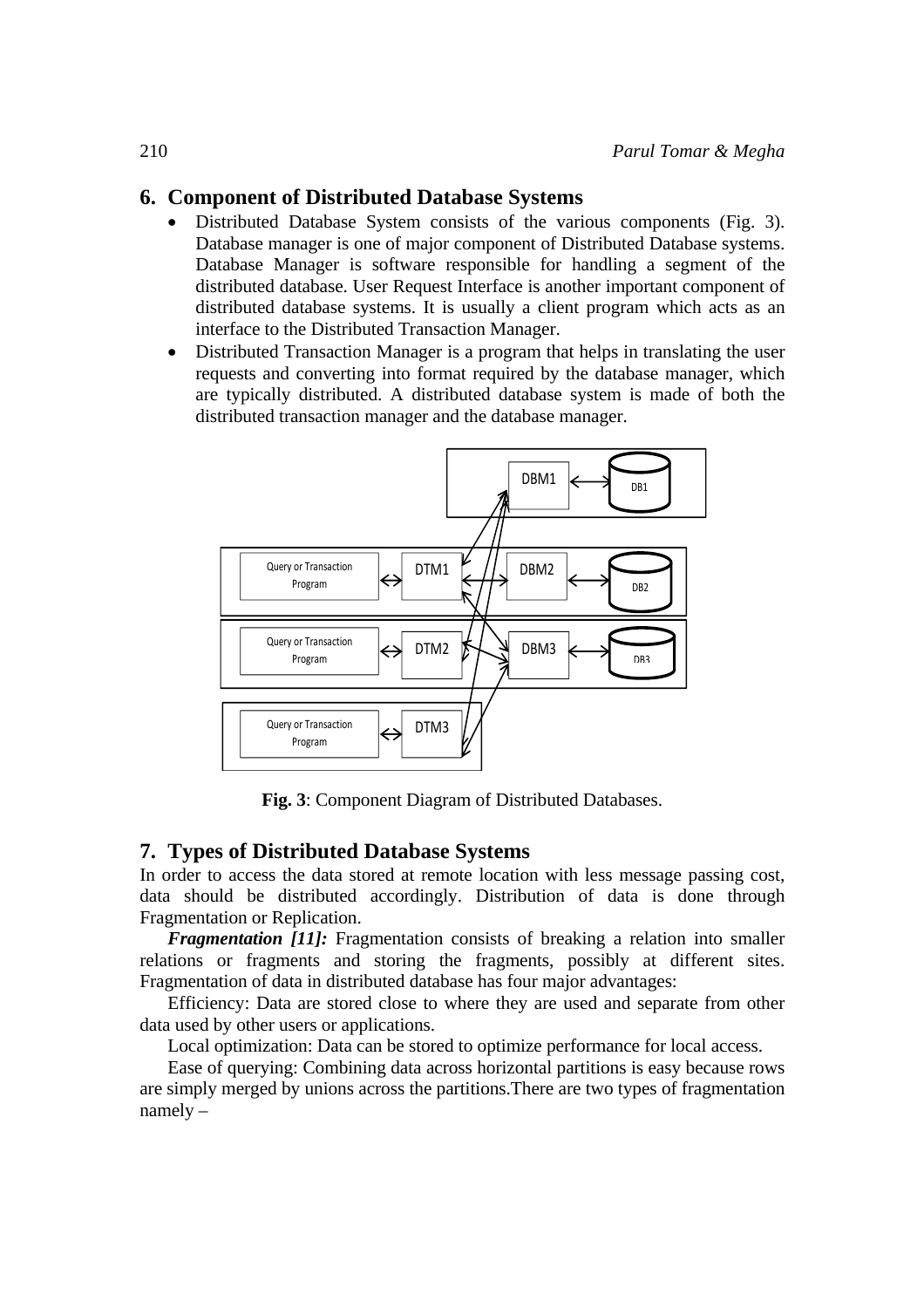• Horizontal fragmentation: Each fragment consists of a subset of rows of the original relation(Fig. 4). It divides the "Rows" of R where  $R = R1 U R2 U ...$  $R(a, b, c) \rightarrow R1(a, b, c), R2(a, b, c), ...$  (1)



**Fig. 4**: Horizontal Partitioning.

• Vertical fragmentation: Each fragment consists of a subset of columns of the original relation (Fig. 5). It divides the "Columns" of R. R = R1  $\mathbb{R}$ R2  $\mathbb{R}$ R3... [3]

 $R(a, b, c)$  ->  $R1(a, b)$ ,  $R2(a, c)$ , ... (a is the primary key) $R = R1 U R2 U ... [4]$ 



**Fig. 5**: Vertical Partitioning.

*Replication [12, 13]:* In Replication several copies of a relation are stored at different sites. Replication will help in increasing reliability, locality and performance. Various advantages of replication are as follows:

- Reliability: If one of the sites containing the relation (or database) fails, a copy can always be found at another site without network traffic delays
- Fast response: Each site that has a full copy can process queries locally, so queries can be processed rapidly.
- Possible avoidance of complicated distributed transaction integrity routines: Replicated databases are usually refreshed at scheduled intervals, so most forms of replication are used when some relaxing of synchronization across database copies is acceptable.
- Node decoupling: Each transaction may proceed without coordination across the network. Thus, if nodes are down, busy, or disconnected (e.g., in the case of mobile personal computers), a transaction is handled when the user desires.
- Reduced network traffic at prime time: Often updating data happens during prime business hours, when network traffic is highest and the demands for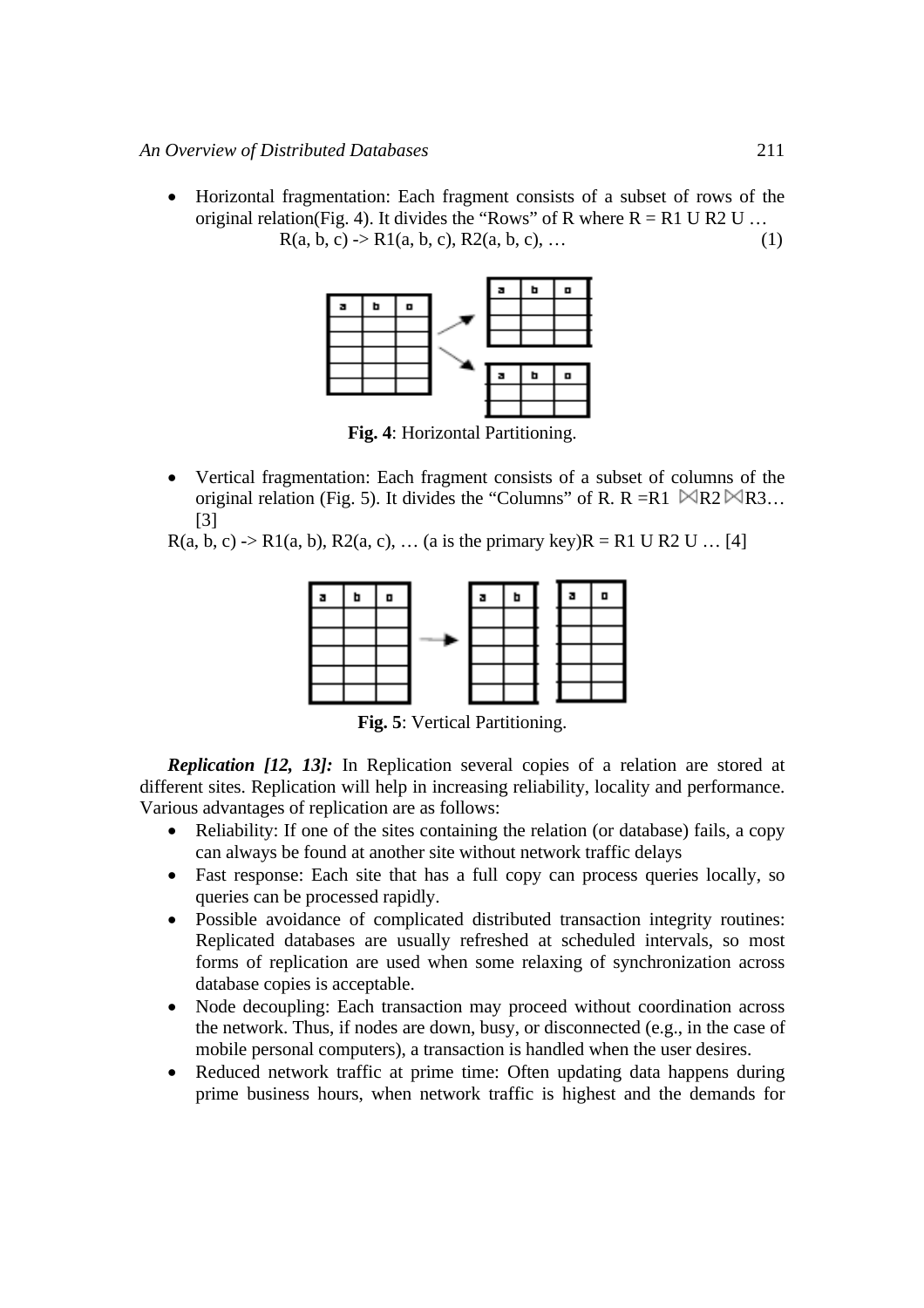rapid response greatest. Replication, with delayed updating of copies of data, moves network traffic for sending updates to other nodes to non-prime-time hours.

There are two types of replication which are as follows:

- 1. Synchronous Replication: All copies of a modified relation (fragment) must be updated before commit. Here, the most up to date value of an item is guaranteed to the end user. There are two different methods of synchronous replication.
	- a) *Read-Any, Write-All:* This method is beneficial in case well when reads are much more frequent than writes.

Read-Any: when reading an item, access any of the replicas.

Write-All: when writing an item, must update all of the replicas.

- *a) Voting:*
- When writing, update some fraction of the replicas.

When reading, read enough copies to ensure you get at least one copy of the most recent value.

Use a version number to determine which value is most recent the copies "vote" on the value of the item

- 2. Asynchronous Replication: Asynchronous replication allows different copies of the same object to have different values for short periods of time. Data is updated after a predefined interval of time.
	- a) *Primary Site:* In primary-site replication, one copy of data is assigned as the master copy. Updation of data is possible only with in the master copy. The secondary copies of data can only be read. Changes to the master are periodically propagated to the secondary copies.
	- b) *Peer-to-Peer:* In peer-to-peer replication, more than one replica is updatable. In addition, a conflict resolution strategy must be used to deal with conflicting changes made at different sites.

# **8. Problems In Distributed Database Systems**

One of the major problems in distributed systems is deadlock. A deadlock is a state where a set of processes request resources that are held by other processes in the set and none of the process can be completed [14, 15, 16]. One process can request and acquire resources in any order without knowing the locks acquired by other processes. If the sequence of the allocations of resources to the processes is not controlled, deadlocks can occur. Hence we focus on deadlock detection and removal.

## • **Deadlock Detection**

In order to detect deadlocks, in distributed systems, deadlock detection algorithm must be used. Each site maintains a local wait for graph. If there is any cycle in the graph, there is a deadlock in the system.

Even though there is no cycle in the local wait for graph, there can be a deadlock. This is due to the global acquisition of resources. In order to find the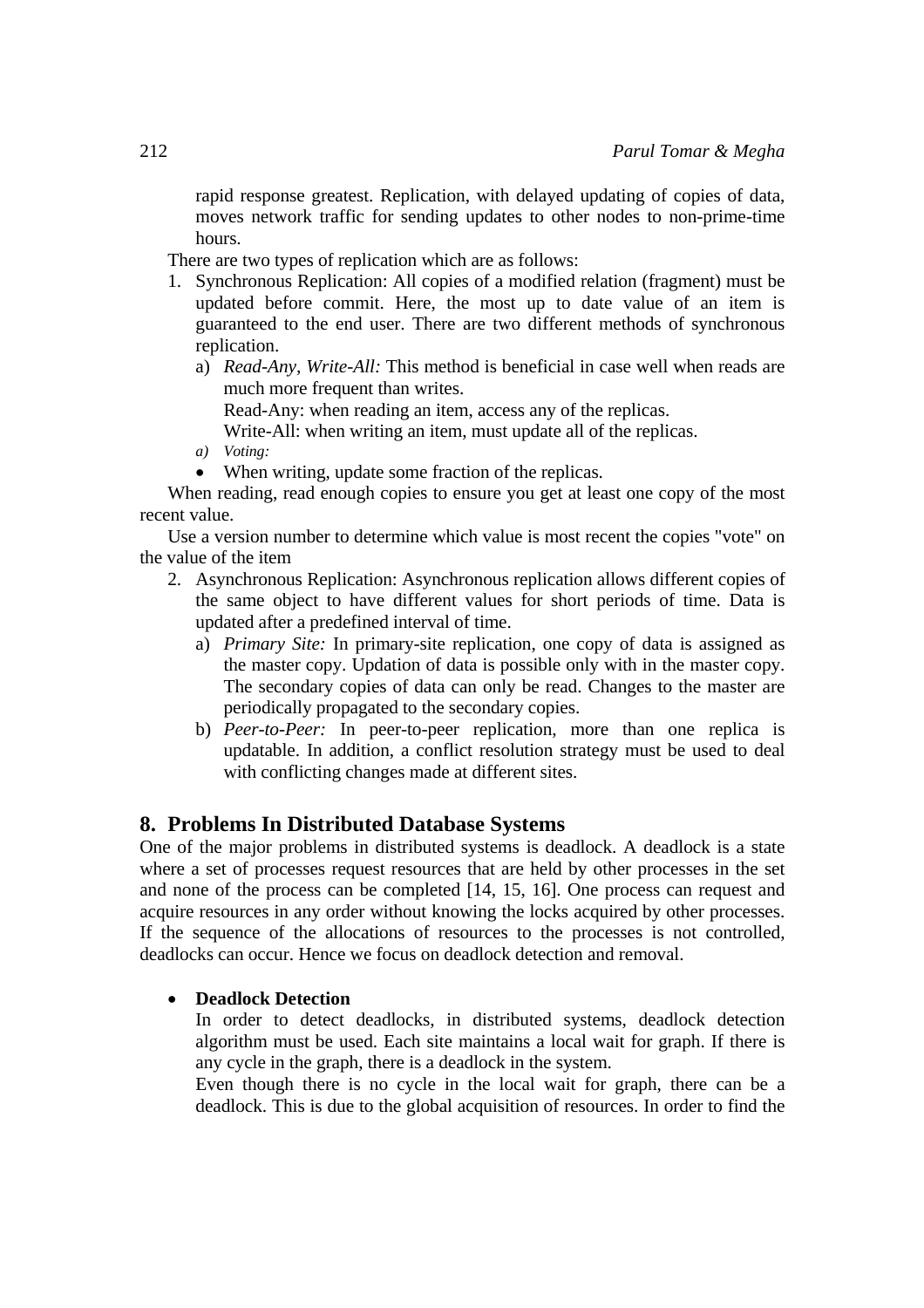global deadlocks, global wait for graph is maintained. This is known as centralized approach for deadlock detection.

The centralized approach to deadlock detection, while straightforward to implement, has two main drawbacks. First, the global coordinator becomes a performance bottleneck, as well as a single point of failure. Second, it is prone to detecting non-existing deadlocks, referred to as phantom deadlocks.

### • **Deadlock Recovery**

A deadlock always involves a cycle of alternating process and resource nodes in the resource graph. The general approach for deadlock recovery is process termination. In this method, nodes and edges of the resource graph are eliminated. In Process Termination, the simplest algorithm is to terminate all processes involved in the deadlock. This approach is unnecessarily wasteful, since, in most cases, eliminating a single process is sufficient to break the deadlock. Thus, it is better to terminate processes one at a time, release their resources, and check at each step if the deadlock still persists. Before termination of process following parameters need to be checked:

- a) The priority of the process:
- b) The cost of restarting the process
- c) The current state of the process

## **9. Conclusion**

In the current scenario of the fast changing world, distribution of data became the necessity. Distribution of data has its own advantages and disadvantages. This paper presents a complete review on distributed databases. It is clear from the study that distribution of data involves the problem of deadlock. We need to find out the methods to data distribution and accessing which leads to minimization of deadlock and thus resulting in proper utilization of resources.

## **References**

- [1] www.businessdictionary.com/definition/database.html
- [2] en.wikipedia.org/wiki/Database
- [3] ib2012itgs.wikispaces.com/file/.../ITGS%20databasde%20homework.pdf.
- [4] www.webopedia.com/TERM/D/distributed\_database.html
- [5] www.inf.unibz.it/dis/teaching/DDB/ln/ddb01.pdf
- [6] www.teach-ict.com/as\_a2\_ict.../A2.../distributed\_database/
- [7] www.webopedia.com/TERM/D/distributed\_database.htm
- [8] wps.pearsoned.co.uk/wps/media/objects/.../Chapter%2012\_WEB.pdf
- [9] https://www.dlsweb.rmit.edu.au/toolbox/Database/.../dist\_sys\_def.htm
- [10] www.csc.liv.ac.uk/~dirk/Comp332/COMP332-DDB-notes.pdf